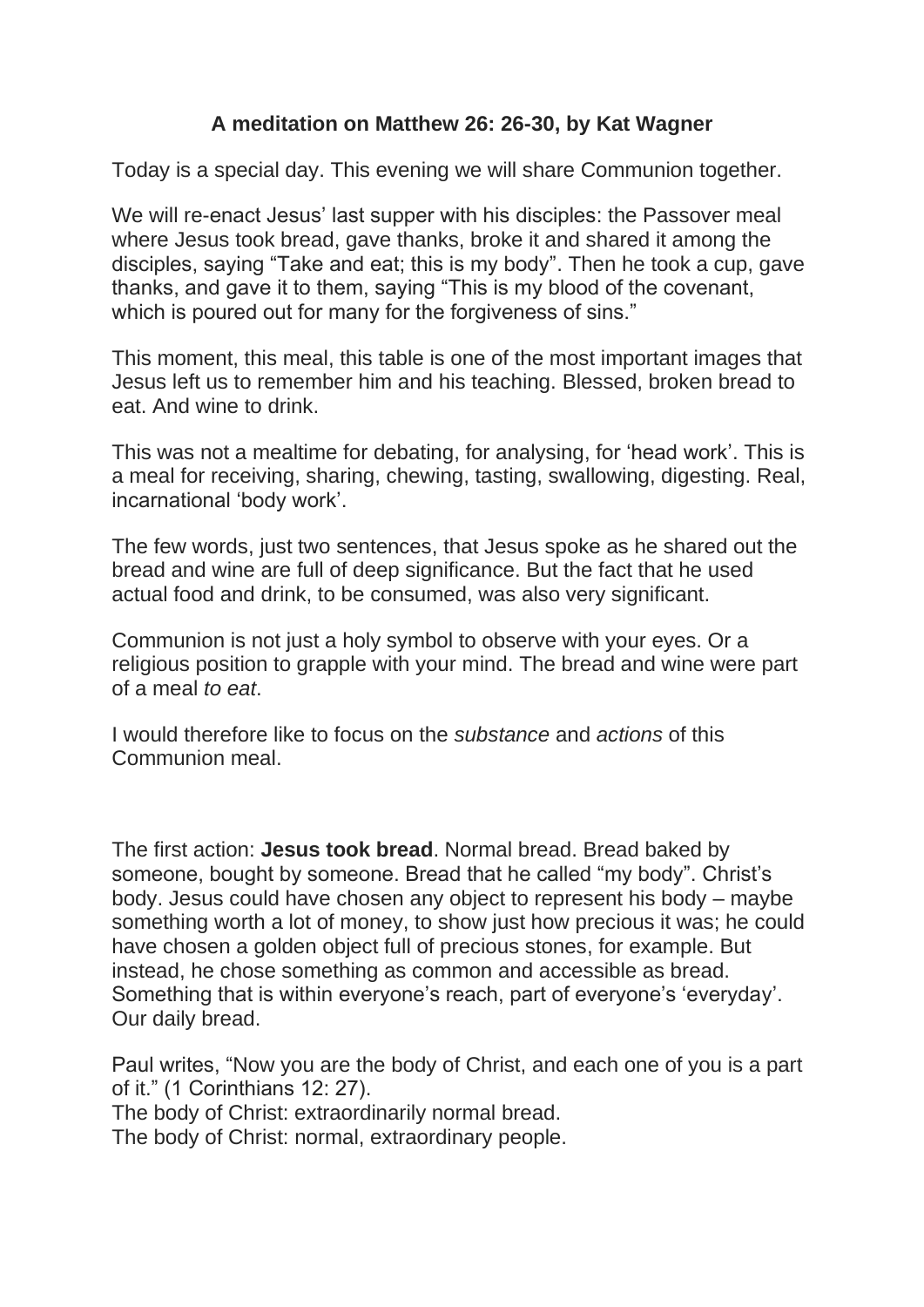The second action: after taking the bread, **Jesus gave thanks**. Did you know that the Last Supper is sometimes called the Eucharist, which literally means thanksgiving or gratitude? We can also use this moment to pause, to think of everything we can be thankful for, and to give our thanks to God.

Thank you God for giving us our daily bread. Thank you Father God for our family here, our Peace Church sisters and brothers and our brothers and sisters in your whole Church around the world. Thank you God for making us a part of Christ's body.

Thirdly, after taking the bread and giving thanks, **Jesus broke the bread**. The one bread was broken into pieces – the body of Christ made of many parts. Breaking bread is a potentially crumbly, crumby action. As we open ourselves to God and to each other, it can sometimes be a bit messy. But this is often the way God works, through our broken lives.

And as we see the broken lives of our sisters and brothers, of our neighbours, we are called to be Christ's hands and feet to them: to love, to heal, to pray. St. Augustine said that "the faithful know the Body of Christ if they do not neglect to *be* the body of Christ". The modern mystic Thomas Merton follows this by saying: "As long as our love for Jesus in the Sacrament of his love is a love only for the Head, without sincere and warm affection for our brothers [and sisters], without interest in the spiritual or physical needs of His members, our spiritual life will remain stunted and incomplete".

But we do not need to love others out of our own strength. In Communion, we can ponder on the fact that in order to make the bread and the wine, the grains and grapes have already been crushed. As Isaiah 53 prophesied about Jesus: "He was pierced for our transgressions, he was crushed for our iniquities."

Fourthly, after taking the bread, giving thanks and breaking the bread, **Jesus gave the bread to the disciples to eat**. Chew on it! Taste it. Chew on it for long enough that the carbohydrate of the bread breaks down into sugar. These pieces of bread are broken down further by teeth and tongue and stomach. The goodness of the bread becomes a part of us. We are a part of the body of Christ, just as Christ's body is now a part of us. Chew on it until you taste a sweetness, until you *know* with your tastebuds, with your physical reality, that you are the body of Christ. And if this truth is too hard